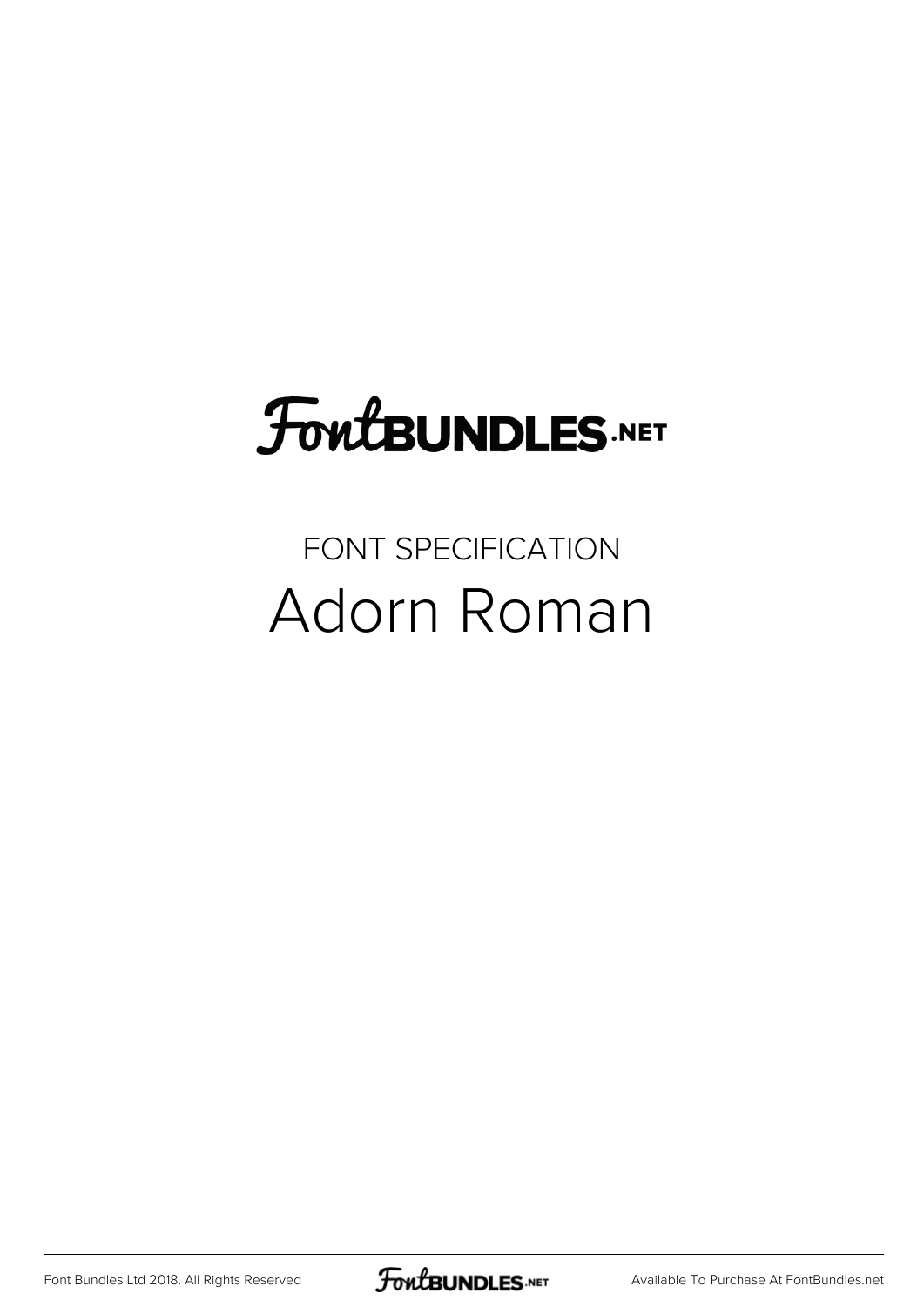#### Adorn Roman - Regular

**Uppercase Characters** 

#### ABCDEFGHIJKLMNOP QRSTUVWXYZ

Lowercase Characters

### abcdefghijklmnopqrst *uvwxyz*

**Numbers** 

#### 0123456789

**Punctuation and Symbols** 

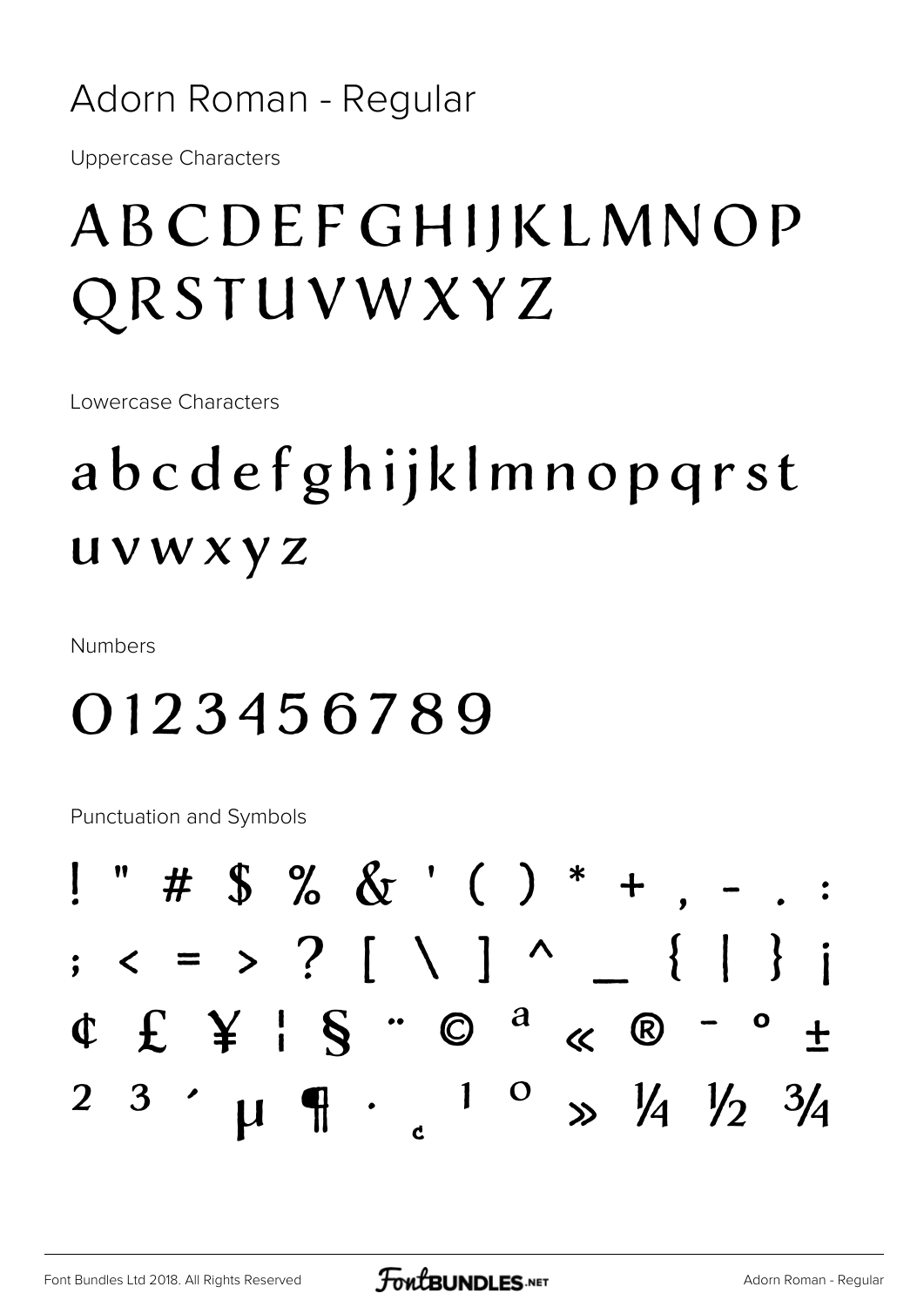All Other Glyphs

# À Á Â Ã Ä Å Æ Ç È É Ê Ë Ì Í Î Ï Ð Ñ Ò Ó Ô Õ Ö × Ø Ù Ú Û Ü Ý Þ ß à á â ã ä å æ ç è é ê ë ì í î ï ð ñ ò ó ô õ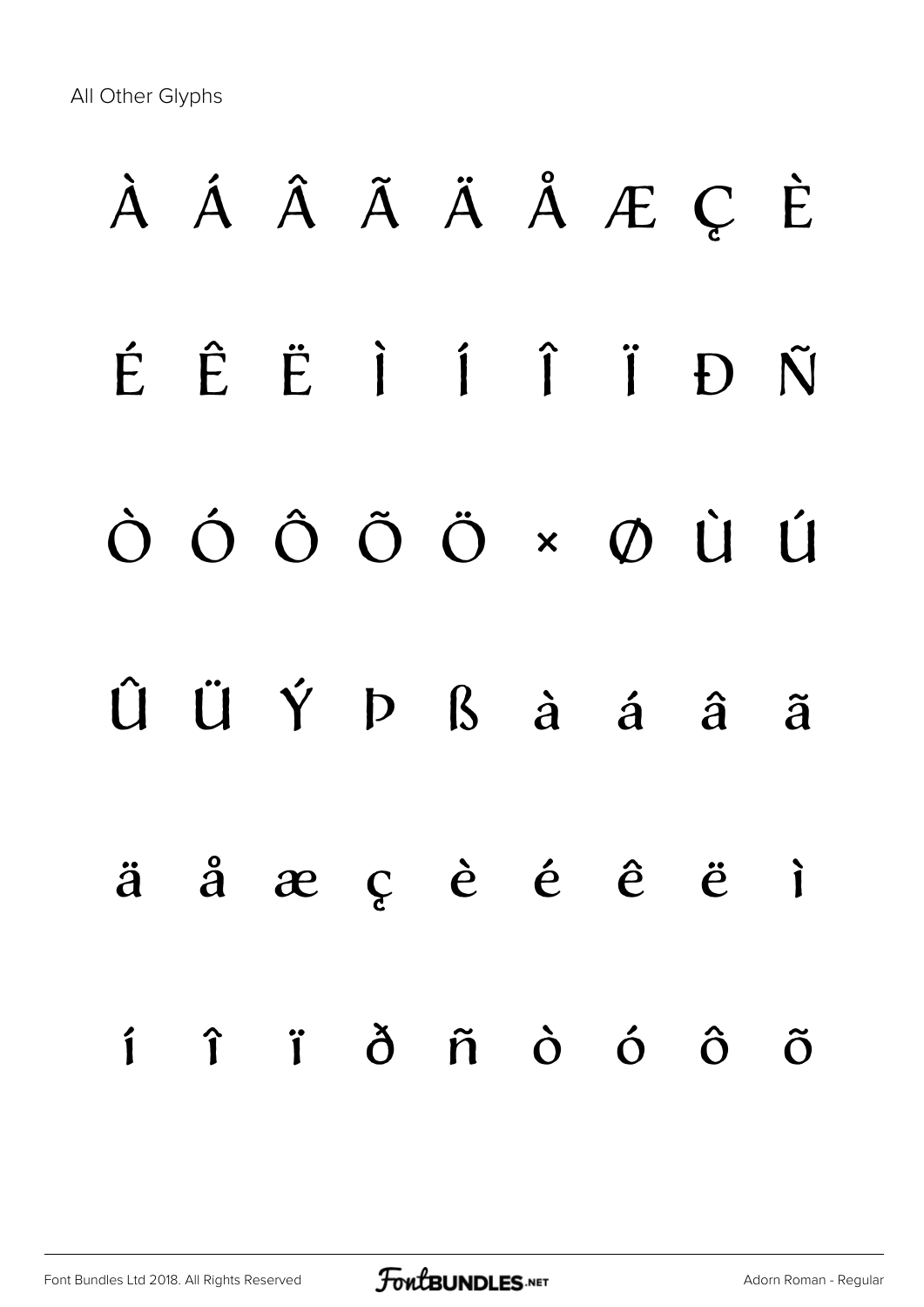|  |  | $\ddot{o}$ $\div$ $\phi$ $\dot{u}$ $\acute{u}$ $\ddot{u}$ $\ddot{u}$ $\dot{y}$ $\dot{p}$                                               |  |  |
|--|--|----------------------------------------------------------------------------------------------------------------------------------------|--|--|
|  |  | $\ddot{y}$ $\bar{A}$ $\ddot{a}$ $\ddot{A}$ $\ddot{a}$ $A$ $a$ $\dot{C}$ $\dot{c}$                                                      |  |  |
|  |  | $\check{C}$ č Ď ď Ē ē Ĕ ĕ Ę                                                                                                            |  |  |
|  |  | e I I I I I L I L                                                                                                                      |  |  |
|  |  | $l' L$ $\acute{\nu}$ $\acute{\nu}$ $\acute{\nu}$ $\acute{\nu}$ $\acute{\nu}$ $\acute{\nu}$ $\acute{\nu}$ $\ddot{\circ}$ $\ddot{\circ}$ |  |  |
|  |  | Ŏ ŏ Ő ő Œ œ Ŕ ŕ Ř                                                                                                                      |  |  |
|  |  | $\check{r}$ $\acute{S}$ $\acute{S}$ $\check{S}$ $\acute{S}$ $\acute{J}$ $\acute{t}$ $\check{t}$                                        |  |  |